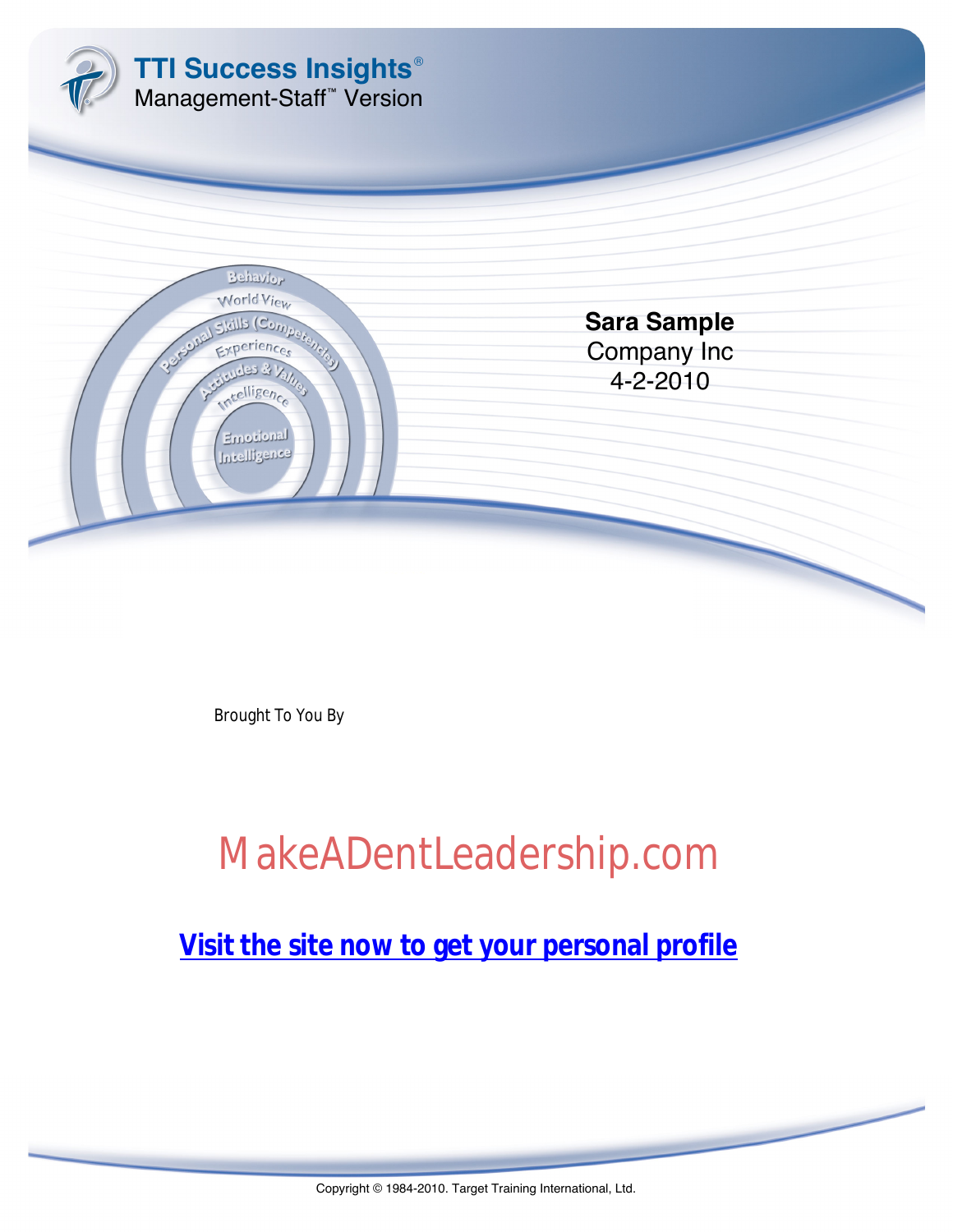

Behavioral research suggests that the most effective people are those who understand themselves, both their strengths and weaknesses, so they can develop strategies to meet the demands of their environment.

A person's behavior is a necessary and integral part of who they are. In other words, much of our behavior comes from "nature" (inherent), and much comes from "nurture" (our upbringing). It is the universal language of "how we act," or our observable human behavior.

In this report we are measuring four dimensions of normal behavior. They are:

- how you respond to problems and challenges.
- how you influence others to your point of view.
- how you respond to the pace of the environment.
- how you respond to rules and procedures set by others.

This report analyzes behavioral style; that is, a person's manner of doing things. Is the report 100% true? Yes, no and maybe. We are only measuring behavior. We only report statements from areas of behavior in which tendencies are shown. To improve accuracy, feel free to make notes or edit the report regarding any statement from the report that may or may not apply, but only after checking with friends or colleagues to see if they agree.

> *"All people exhibit all four behavioral factors in varying degrees of intensity." –W.M. Marston*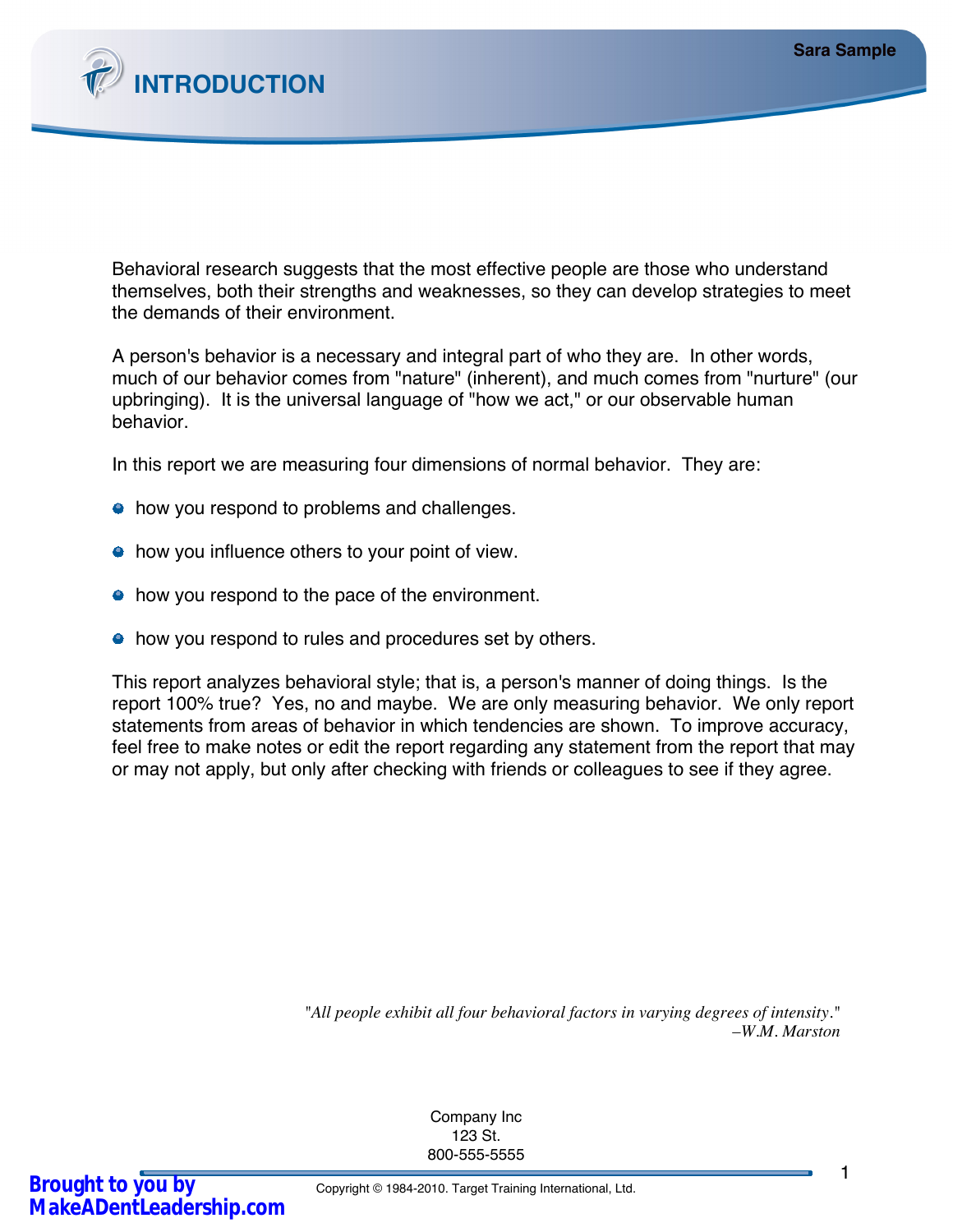

*Based on Sara's responses, the report has selected general statements to provide a broad understanding of her work style. These statements identify the basic natural behavior that she brings to the job. That is, if left on her own, these statements identify HOW SHE WOULD CHOOSE TO DO THE JOB. Use the general characteristics to gain a better understanding of Sara's natural behavior.*

Sara may lose interest in a project once the challenge ceases. She may then be ready for another challenging project. She is a self-starter who likes new projects and is most comfortable when involved with a wide scope of activities. Most people see her as a high risk-taker. Her view is, "nothing ventured, nothing gained." She is forward-looking, aggressive and competitive. Her vision for results is one of her positive strengths. Many people see her as a self-starter dedicated to achieving results. She is often frustrated when working with others who do not share the same sense of urgency. She likes to be forceful and direct when dealing with others. Her desire for results is readily apparent to the people with whom she works. She has high ego strengths and may be viewed by some as egotistical. Sara is deadline conscious and becomes irritated if deadlines are delayed or missed. She wants to be viewed as self-reliant and willing to pay the price for success.

Sara will work long hours until a tough problem is solved. After it is solved, Sara may become bored with any routine work that follows. She prefers authority equal to her responsibility. She is a good problem solver and troubleshooter, always seeking new ways to solve old problems. When faced with a tough decision, she will try to sell you on her ideas. Sara has the unique ability of tackling tough problems and following them through to a satisfactory conclusion. She finds it easy to share her opinions on solving work-related problems. Many people see her decisions as high-risk decisions. However, after the

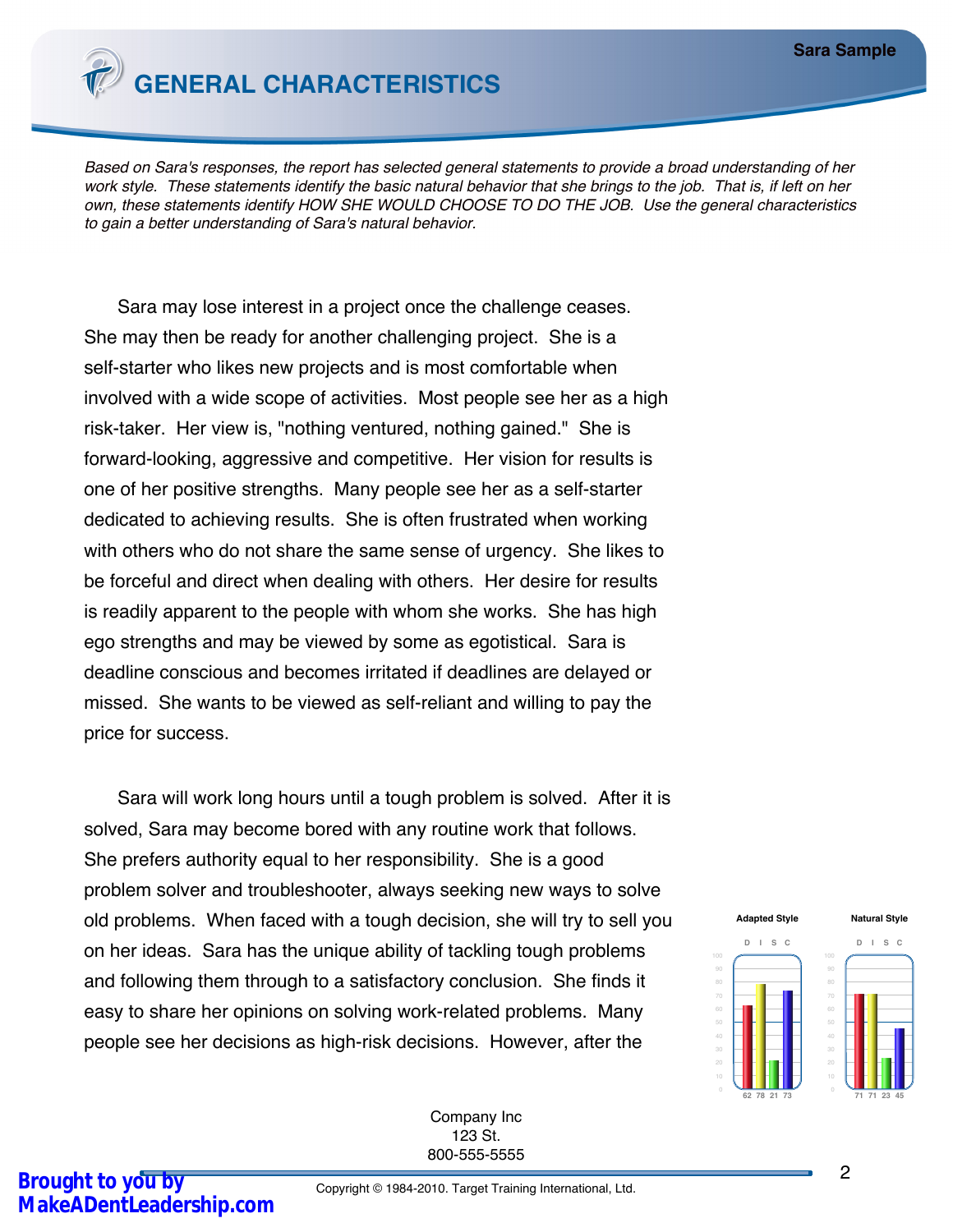

decision is made, she tends to work hard for a successful outcome. Sometimes she may be so opinionated about a particular problem that she has difficulty letting others participate in the process.

Sara may lack the patience to listen and communicate with slower acting people. She may sometimes mask her feelings in friendly terms. If pressured, Sara's true feelings may emerge. Her creative and active mind may hinder her ability to communicate to others effectively. She may present the information in a form that cannot be easily understood by some people. She challenges people who volunteer their opinions. Sara likes people who give her options as compared to their opinions. The options may help her make decisions, and she values her own opinion over that of others! She likes people who present their case effectively. When they do, she can then make a quicker assessment or decision. She should exhibit more patience and ask questions to make sure that others have understood what she has said. She tends to be intolerant of people who seem ambiguous or think too slowly.

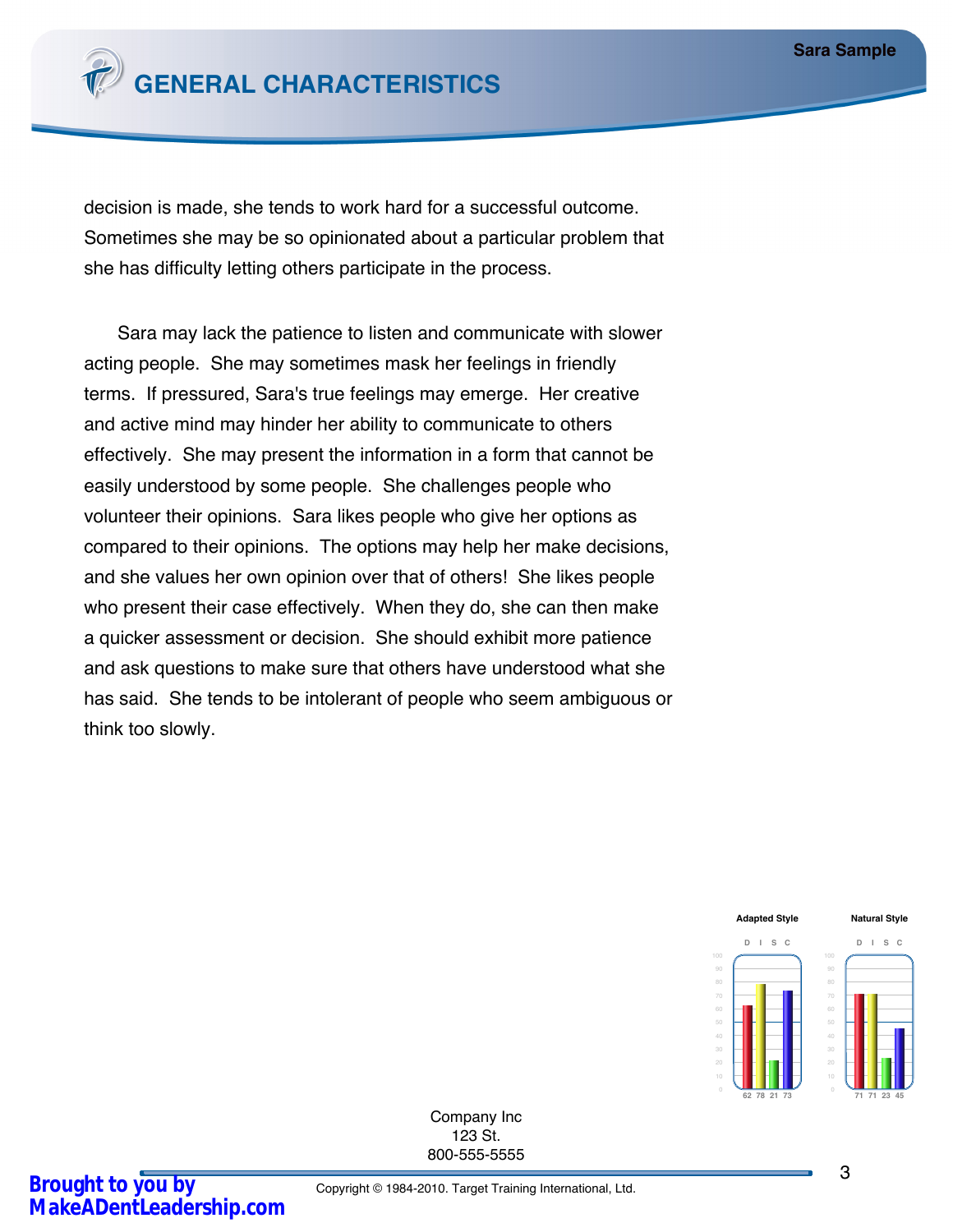

*This section of the report identifies the specific talents and behavior Sara brings to the job. By looking at these statements, one can identify her role in the organization. The organization can then develop a system to capitalize on her particular value and make her an integral part of the team.*

- $\bullet$  Initiates activity.
- Usually makes decisions with the bottom line in mind.
- Creative in her approach to solving problems.
- Optimistic and enthusiastic.
- Verbalizes her feelings.
- Tenacious.  $\bullet$
- Positive sense of humor.

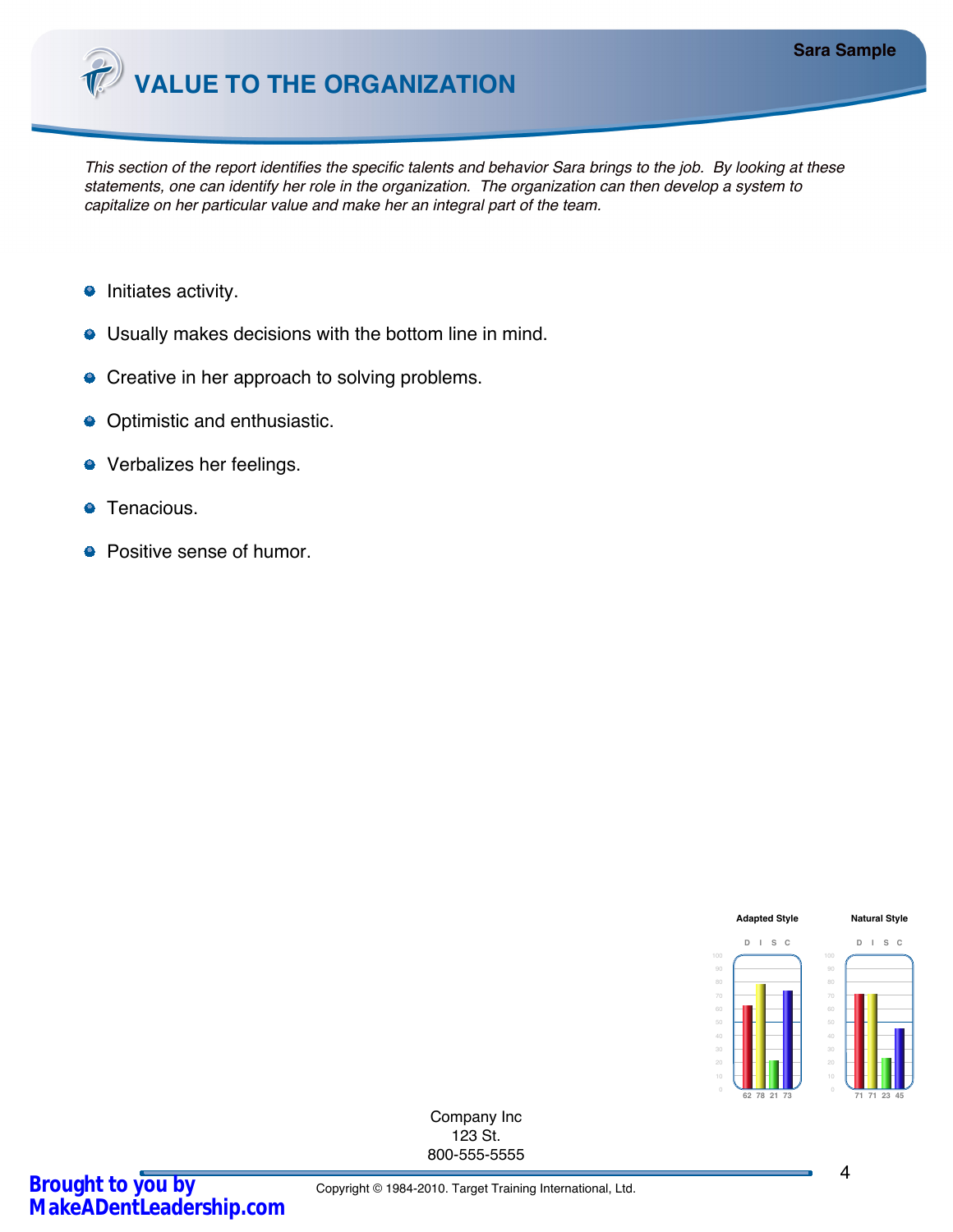**CHECKLIST FOR COMMUNICATING**

*Most people are aware of and sensitive to the ways with which they prefer to be communicated. Many people find this section to be extremely accurate and important for enhanced interpersonal communication. This page provides other people with a list of things to DO when communicating with Sara. Read each statement and identify the 3 or 4 statements which are most important to her. We recommend highlighting the most important "DO's" and provide a listing to those who communicate with Sara most frequently.*

Do:

- Deal with details in writing, have her commit to modes of action.
- **•** Present the facts logically; plan your presentation efficiently.
- Plan interaction that supports her dreams and intentions.
- Provide a warm and friendly environment.
- Motivate and persuade by referring to objectives and results.
- Leave time for relating, socializing.
- Stick to business--let her decide if she wants to talk socially.
- Ask specific (preferably "what?") questions.
- Ask for her opinions/ideas regarding people.
- Offer special, immediate and continuing incentives for her willingness to take risks.
- **•** Provide ideas for implementing action.
- Use enough time to be stimulating, fun-loving, fast-moving.

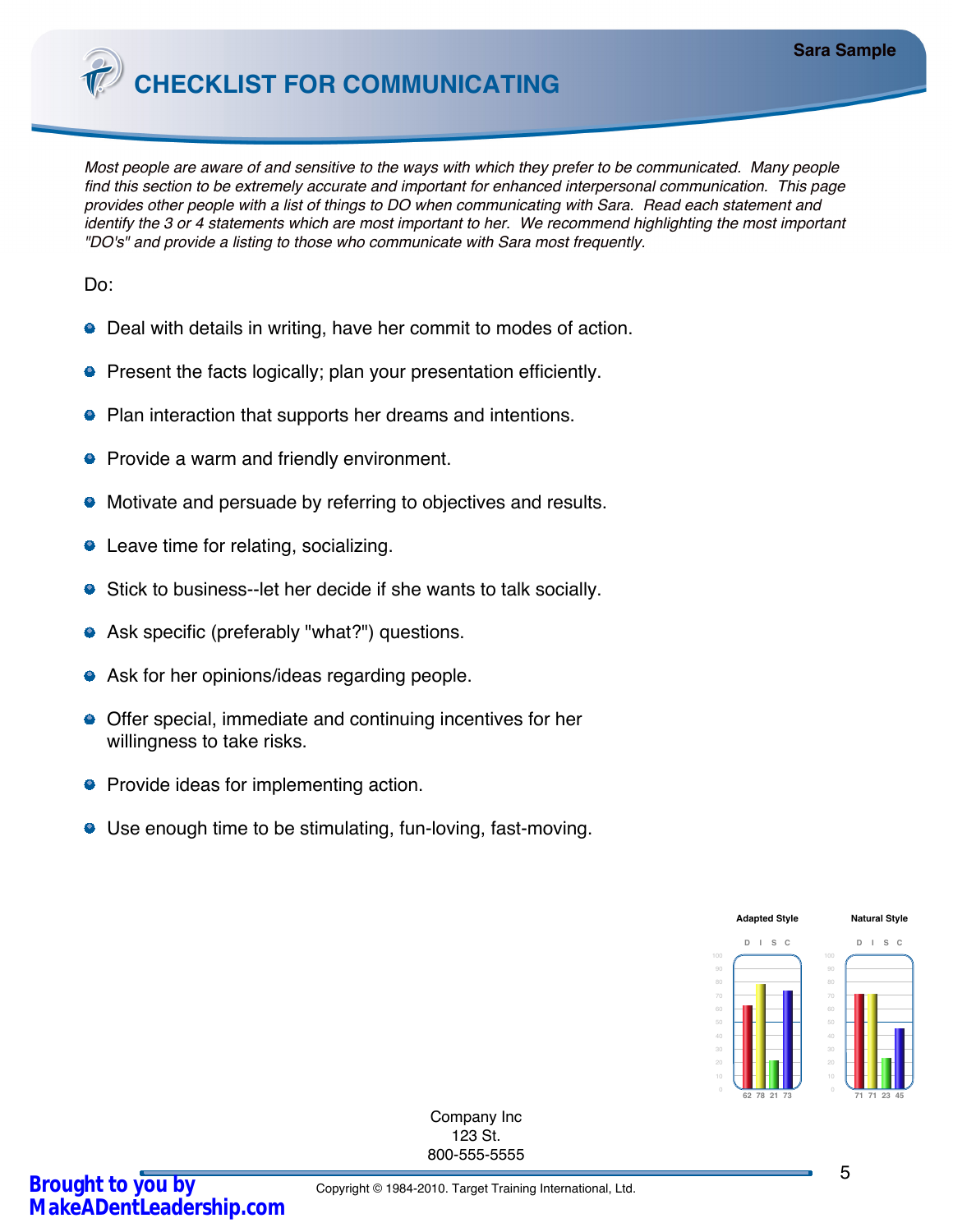

*This section of the report is a list of things NOT to do while communicating with Sara. Review each statement with Sara and identify those methods of communication that result in frustration or reduced performance. By sharing this information, both parties can negotiate a communication system that is mutually agreeable.*

Don't:

- Be dictatorial.
- Ramble on, or waste her time.
- Be curt, cold or tight-lipped.
- Direct or order.
- **•** Ask rhetorical questions, or useless ones.
- **•** Try to build personal relationships.
- Legislate or muffle--don't overcontrol the conversation.
- Leave decisions hanging in the air.
- "Dream" with her or you'll lose time.
- **•** Take credit for her ideas.
- Waste time trying to be impersonal, judgmental or too task-oriented.
- Come with a ready-made decision, or make it for her.

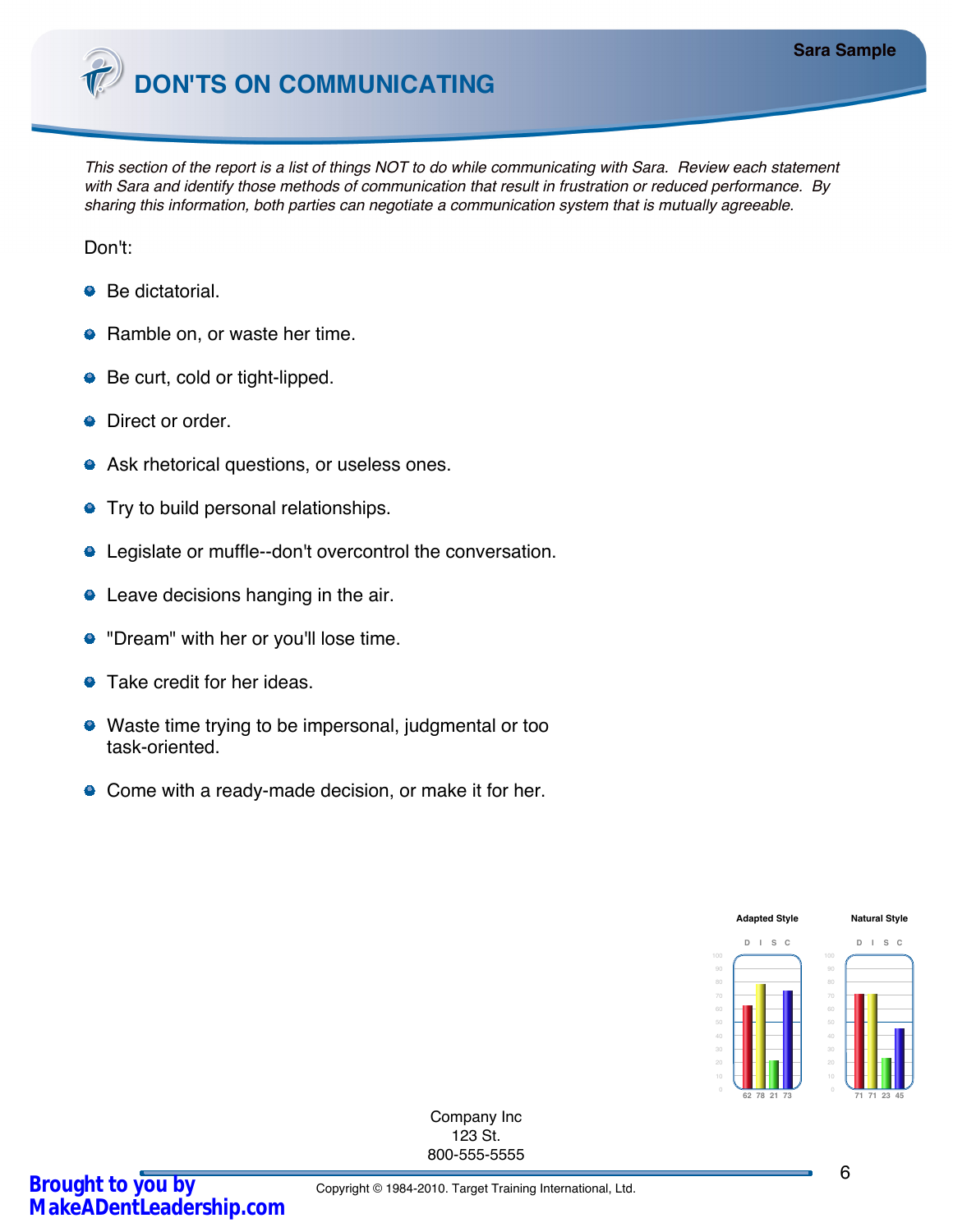**COMMUNICATION TIPS**

*This section provides suggestions on methods which will improve Sara's communications with others. The tips include a brief description of typical people with whom she may interact. By adapting to the communication style desired by other people, Sara will become more effective in her communications with them. She may have to practice some flexibility in varying her communication style with others who may be different from herself. This flexibility and the ability to interpret the needs of others is the mark of a superior communicator.*

| When communicating with a person who is<br>ambitious, forceful, decisive, strong-willed,<br>independent and goal-oriented:                                                                                                                                                                                                                                                                                                                                                          |
|-------------------------------------------------------------------------------------------------------------------------------------------------------------------------------------------------------------------------------------------------------------------------------------------------------------------------------------------------------------------------------------------------------------------------------------------------------------------------------------|
| • Be clear, specific, brief and to the point.<br>Stick to business.<br>Be prepared with support material in a<br>0<br>well-organized "package."<br>Factors that will create tension or<br>dissatisfaction:<br>• Talking about things that are not relevant to<br>the issue.<br>• Leaving loopholes or cloudy issues.<br>Appearing disorganized.                                                                                                                                     |
| When communicating with a person who is<br>magnetic, enthusiastic, friendly, demonstrative<br>and political:<br>• Provide a warm and friendly environment.<br>Don't deal with a lot of details (put them in<br>0<br>writing).<br>• Ask "feeling" questions to draw their opinions<br>or comments.<br>Factors that will create tension or<br>dissatisfaction:<br>● Being curt, cold or tight-lipped.<br>Controlling the conversation.<br>Driving on facts and figures, alternatives, |
|                                                                                                                                                                                                                                                                                                                                                                                                                                                                                     |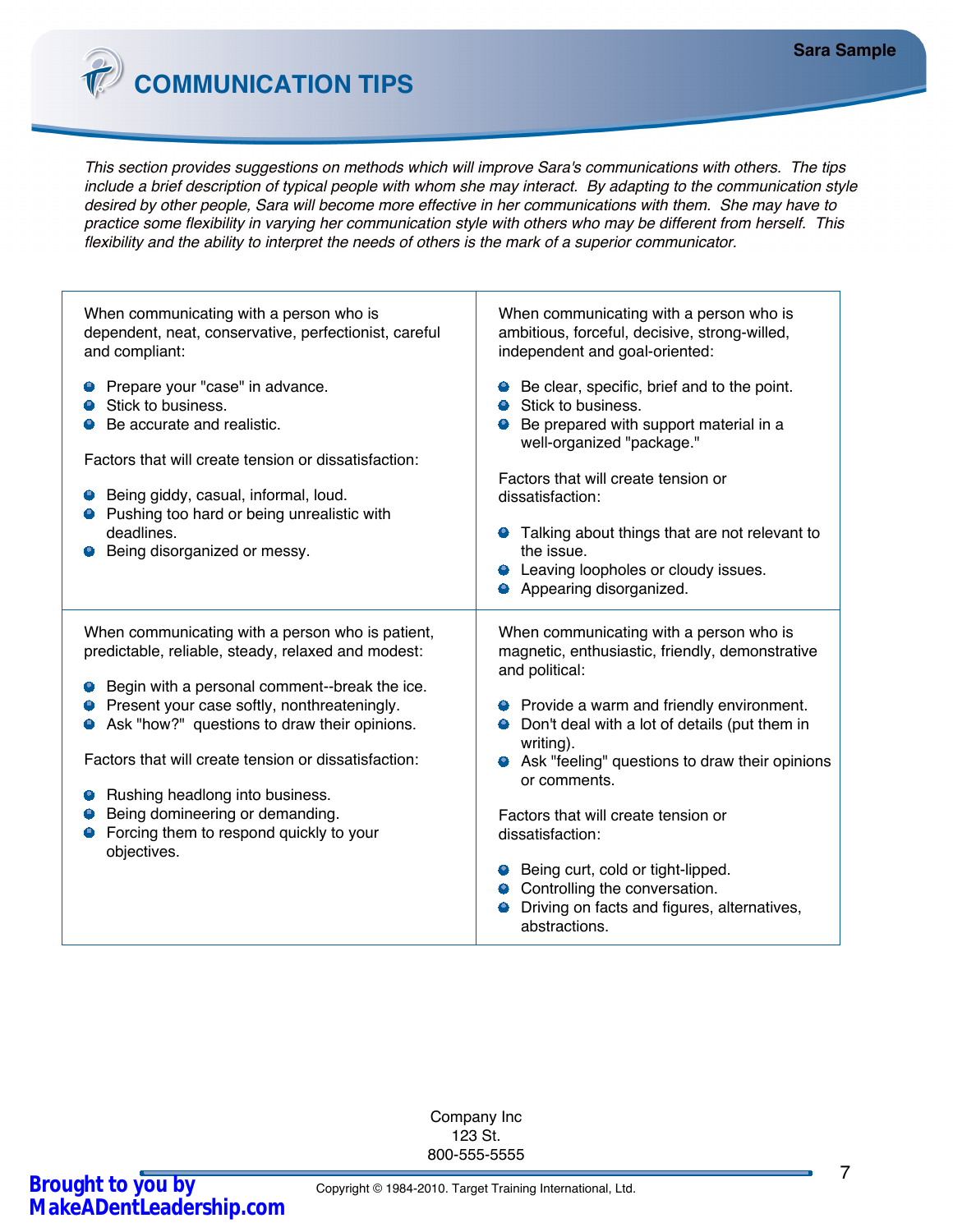

*This section identifies the ideal work environment based on Sara's basic style. People with limited flexibility will find themselves uncomfortable working in any job not described in this section. People with flexibility use intelligence to modify their behavior and can be comfortable in many environments. Use this section to identify specific duties and responsibilities that Sara enjoys and also those that create frustration.*

- Nonroutine work with challenge and opportunity.
- **•** Forum to express ideas and viewpoints.
- **•** Freedom of movement.
- Democratic supervisor with whom she can associate.  $\bullet$
- **•** Freedom from controls, supervision and details.
- Tasks involving motivated groups and establishing a network of contacts.
- An innovative and futuristic-oriented environment.
- Assignments with a high degree of people contacts.
- Work tasks that change from time to time.

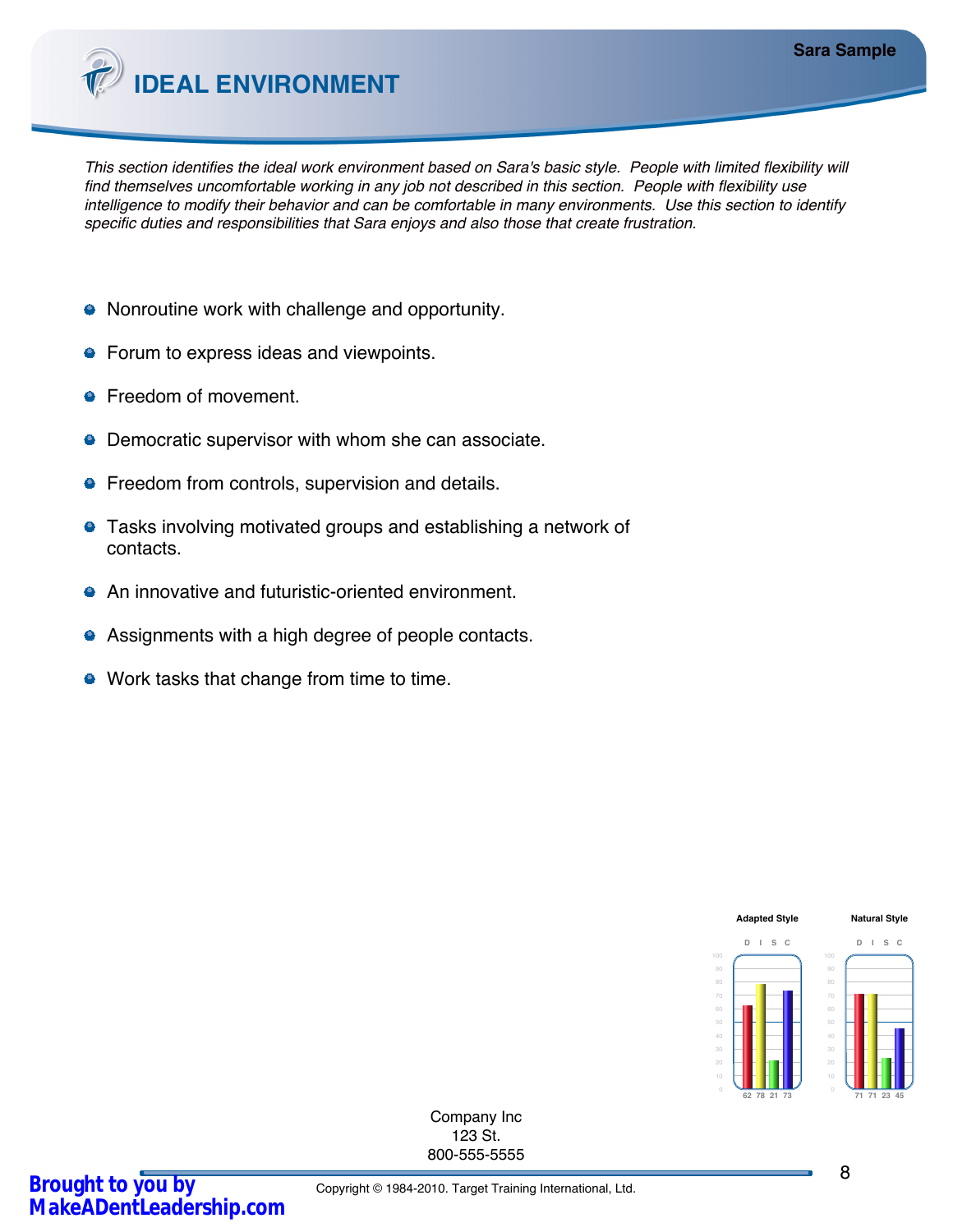

*A person's behavior and feelings may be quickly telegraphed to others. This section provides additional information on Sara's self-perception and how, under certain conditions, others may perceive her behavior. Understanding this section will empower Sara to project the image that will allow her to control the situation.*

# **"See Yourself As Others See You"**

# **SELF-PERCEPTION**

Sara usually sees herself as being:

Pioneering **Assertive** Competitive Confident Positive Winner

# **OTHERS' PERCEPTION**

Under moderate pressure, tension, stress or fatigue, others may see her as being:

Demanding Nervy Egotistical Aggressive

And, under extreme pressure, stress or fatigue, others may see her as being:

Abrasive Controlling Arbitrary **Opinionated** 

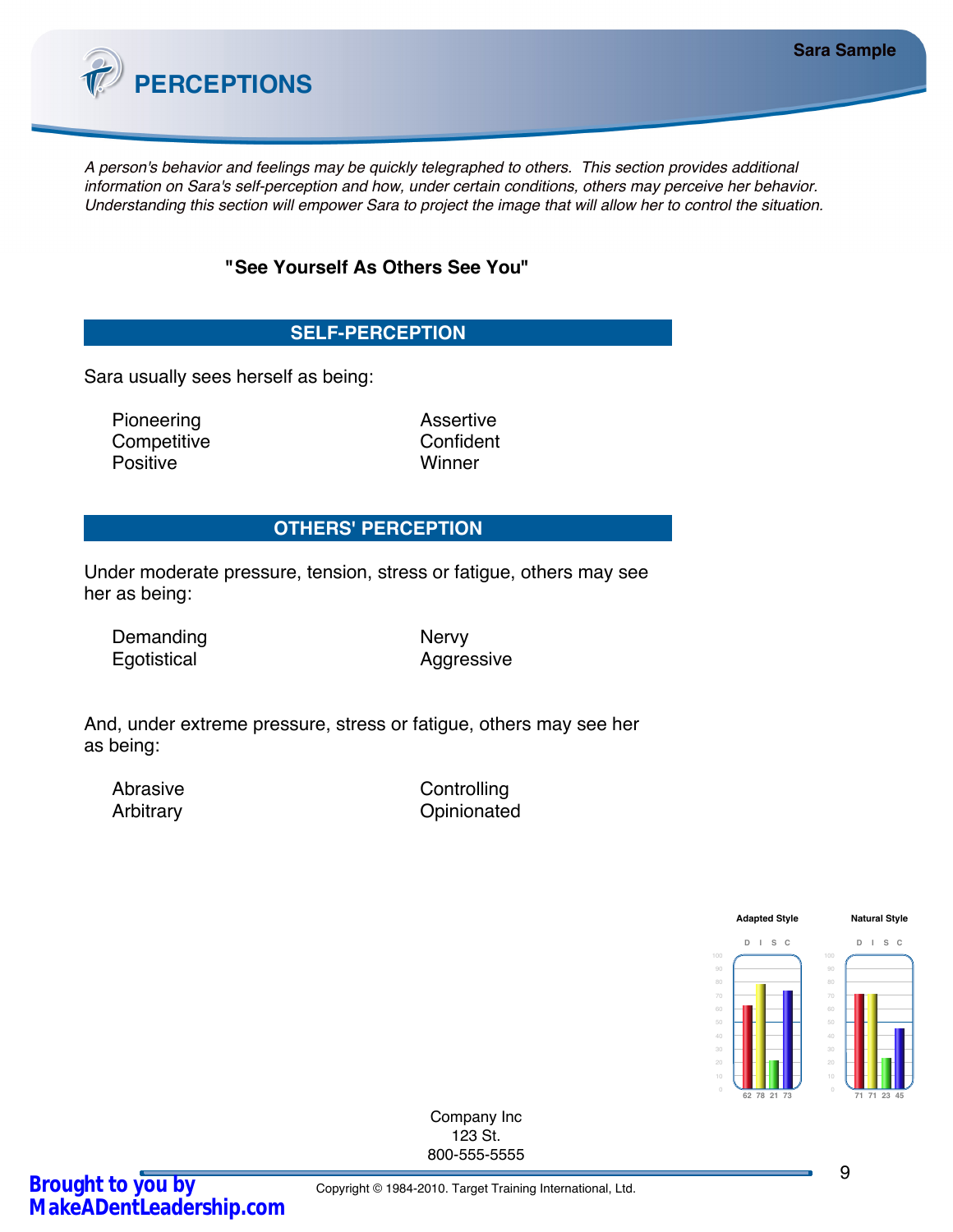

*Based on Sara's responses, the report has marked those words that describe her personal behavior. They describe how she solves problems and meets challenges, influences people, responds to the pace of the environment and how she responds to rules and procedures set by others.*

| <b>Dominance</b>                         | <b>Influencing</b>                 | <b>Steadiness</b>                               | <b>Compliance</b>                       |
|------------------------------------------|------------------------------------|-------------------------------------------------|-----------------------------------------|
| Demanding                                | Effusive                           | Phlegmatic                                      | Evasive                                 |
|                                          |                                    |                                                 |                                         |
| Egocentric                               | Inspiring                          | Relaxed                                         | Worrisome                               |
| Driving                                  | Magnetic                           | <b>Resistant to Change</b><br>Nondemonstrative  | Careful<br>Dependent                    |
| Ambitious                                | Political                          |                                                 | Cautious                                |
| Pioneering                               | Enthusiastic                       | Passive                                         | Conventional                            |
| Strong-Willed<br>Forceful                | Demonstrative<br>Persuasive        | Patient                                         | Exacting<br>Neat                        |
| <b>Determined</b>                        | <b>Warm</b>                        |                                                 |                                         |
| <b>Aggressive</b>                        | <b>Convincing</b>                  | Possessive                                      | Systematic                              |
| <b>Competitive</b><br><b>Decisive</b>    | <b>Polished</b><br><b>Poised</b>   | Predictable                                     | Diplomatic<br>Accurate                  |
| <b>Venturesome</b>                       | <b>Optimistic</b>                  | Consistent                                      | Tactful                                 |
|                                          |                                    | Deliberate                                      |                                         |
| <b>Inquisitive</b><br><b>Responsible</b> | <b>Trusting</b><br><b>Sociable</b> | Steady<br><b>Stable</b>                         | Open-Minded<br><b>Balanced Judgment</b> |
|                                          |                                    |                                                 |                                         |
| Conservative                             | Reflective                         | <b>Mobile</b>                                   | <b>Firm</b>                             |
| Calculating                              | Factual                            | <b>Active</b>                                   | Independent                             |
| Cooperative                              | Calculating                        | <b>Restless</b>                                 | Self-Willed                             |
| Hesitant                                 | Skeptical                          | <b>Alert</b>                                    | Stubborn                                |
| Low-Keyed<br>Unsure                      | Logical                            | <b>Variety-Oriented</b><br><b>Demonstrative</b> | Obstinate                               |
| Undemanding                              | Undemonstrative                    |                                                 |                                         |
| Cautious                                 | Suspicious                         | <b>Impatient</b>                                | Opinionated                             |
| Mild                                     | Matter-of-Fact<br>Incisive         | Pressure-Oriented<br>Eager                      | Unsystematic<br>Self-Righteous          |
| Agreeable                                |                                    | Flexible                                        | Uninhibited                             |
| Modest                                   | Pessimistic                        | Impulsive                                       | Arbitrary                               |
| Peaceful                                 | Moody                              | Impetuous                                       | Unbending                               |
| Unobtrusive                              | Critical                           | Hypertense                                      | <b>Careless with Details</b>            |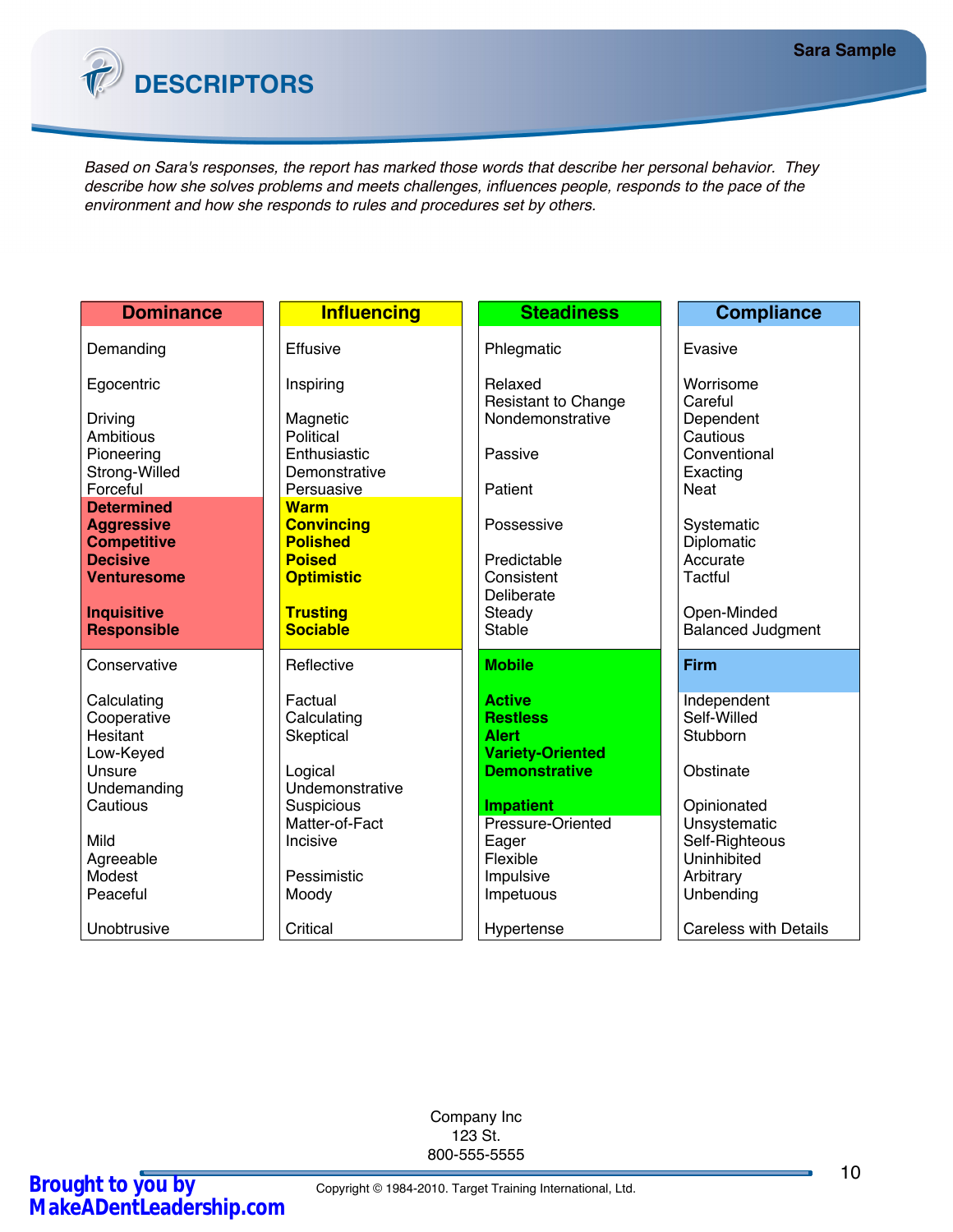

*Sara's natural style of dealing with problems, people, pace of events and procedures may not always fit what the environment needs. This section will provide valuable information related to stress and the pressure to adapt to the environment.*

| <b>PROBLEMS - CHALLENGES</b><br><b>Natural</b><br><b>Adapted</b>                                                                                                                                        |  |                                                                                                                              |  |
|---------------------------------------------------------------------------------------------------------------------------------------------------------------------------------------------------------|--|------------------------------------------------------------------------------------------------------------------------------|--|
| Sara is ambitious in her approach to<br>problem solving, displaying a strong will<br>and a need to win against all obstacles.<br>Sara has a tendency to make decisions<br>with little or no hesitation. |  | Sara sees no need to change her<br>approach to solving problems or dealing<br>with challenges in her present<br>environment. |  |

| <b>Natural</b>                                                                                                                                                                                                                     | <b>PEOPLE - CONTACTS</b> |              |                                                                                                                                                          | <b>Adapted</b> |
|------------------------------------------------------------------------------------------------------------------------------------------------------------------------------------------------------------------------------------|--------------------------|--------------|----------------------------------------------------------------------------------------------------------------------------------------------------------|----------------|
| Sara is enthusiastic about her ability to<br>influence others. She prefers an<br>environment in which she has the<br>opportunity to deal with different types of<br>individuals. Sara is trusting and also<br>wants to be trusted. |                          | calling for. | Sara sees no need to change her<br>approach to influencing others to her<br>way of thinking. She sees her natural<br>style to be what the environment is |                |

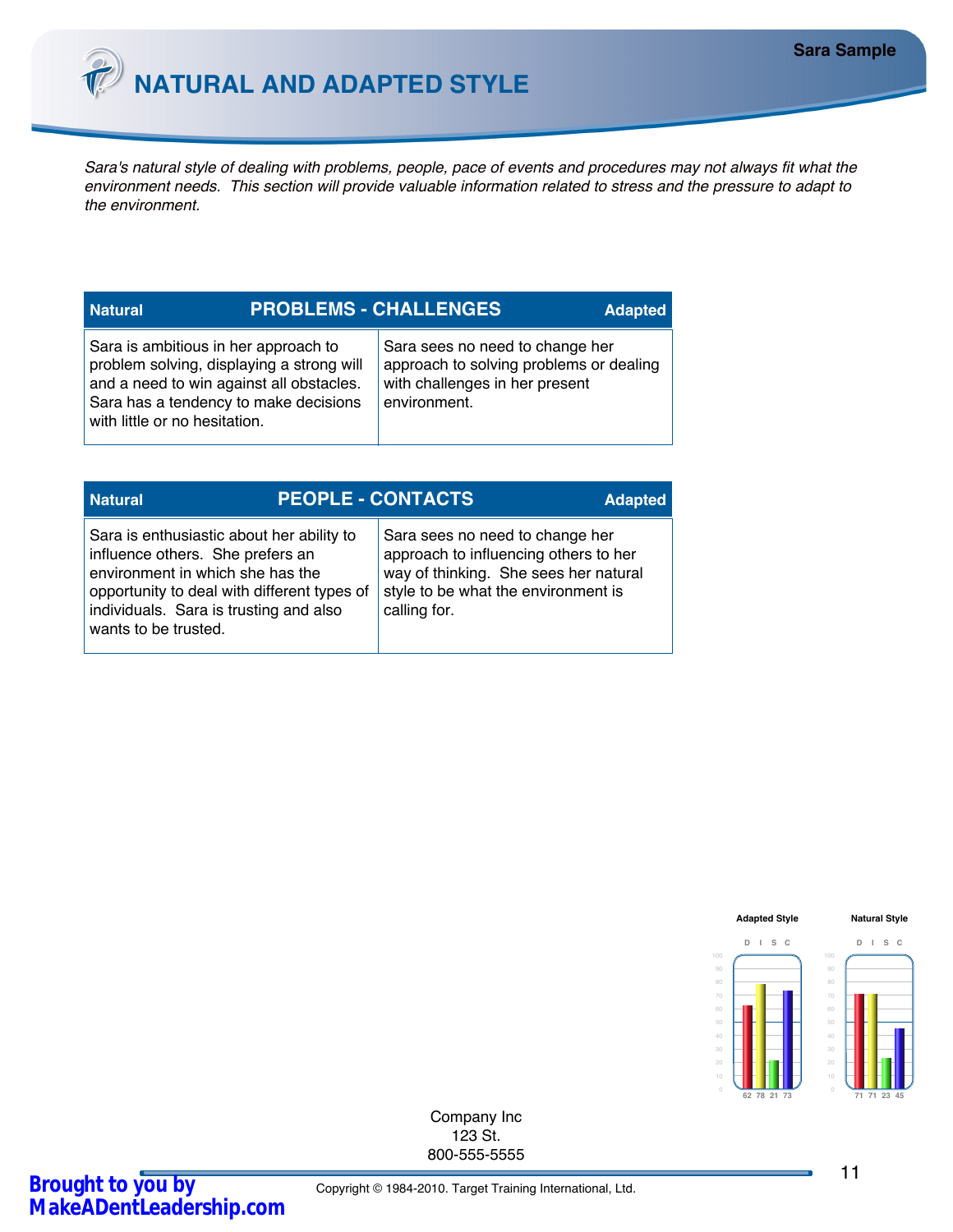

### **Natural PACE - CONSISTENCY**

Sara is variety-oriented and demonstrates a need to get from one activity to another as quickly as possible. She usually demonstrates a pronounced sense of urgency. She is eager to initiate change if for nothing else than for change's sake.

Sara sees her natural activity style to be just what the environment needs. What you see is what you get for activity level and consistency. Sometimes she would like the world to slow down.

**Adapted**

| <b>Natural</b>                                                                                                                                                                      |                                                                                  | <b>PROCEDURES - CONSTRAINTS</b>                                                                                                                      | <b>Adapted</b> |
|-------------------------------------------------------------------------------------------------------------------------------------------------------------------------------------|----------------------------------------------------------------------------------|------------------------------------------------------------------------------------------------------------------------------------------------------|----------------|
| Sara is independent by nature and<br>somewhat self-willed. She is open to<br>new suggestions and can, at times, be<br>most comfortable in an environment<br>for certain situations. | seen as somewhat freewheeling. She is<br>where the constraints can be "loosened" | Sara is displaying a natural concern for<br>quality and procedures that acquire<br>quality. She wants to know the rules so<br>she can abide by them. |                |

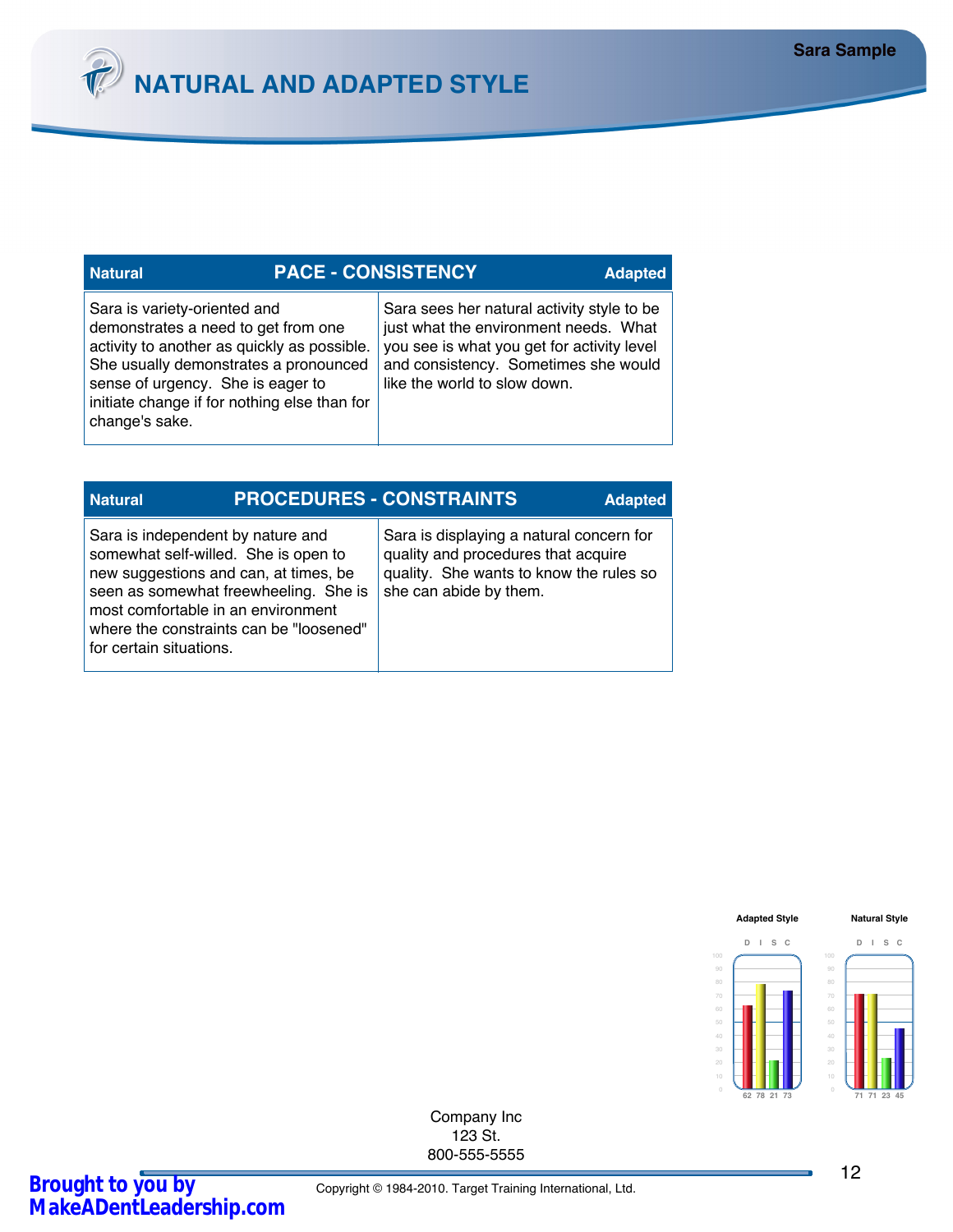

*Sara sees her present work environment requiring her to exhibit the behavior listed on this page. If the following statements DO NOT sound job related, explore the reasons why she is adapting this behavior.*

- **•** Preferring people involvement over task focus.
- Flexibility.
- Exhibiting an active and creative sense of humor.  $\bullet$
- Contacting people using a variety of modes.
- Meeting deadlines.
- Moving quickly from one activity to another. 0
- Coping with rapid changes in the work arena.
- Making tactful decisions.  $\bullet$
- Participative decision making.
- Handling a variety of activities.
- Obtaining results through people.  $\bullet$
- Motivating people to take action by using persuasive skills.
- **•** Positive, outgoing, friendly behavior.

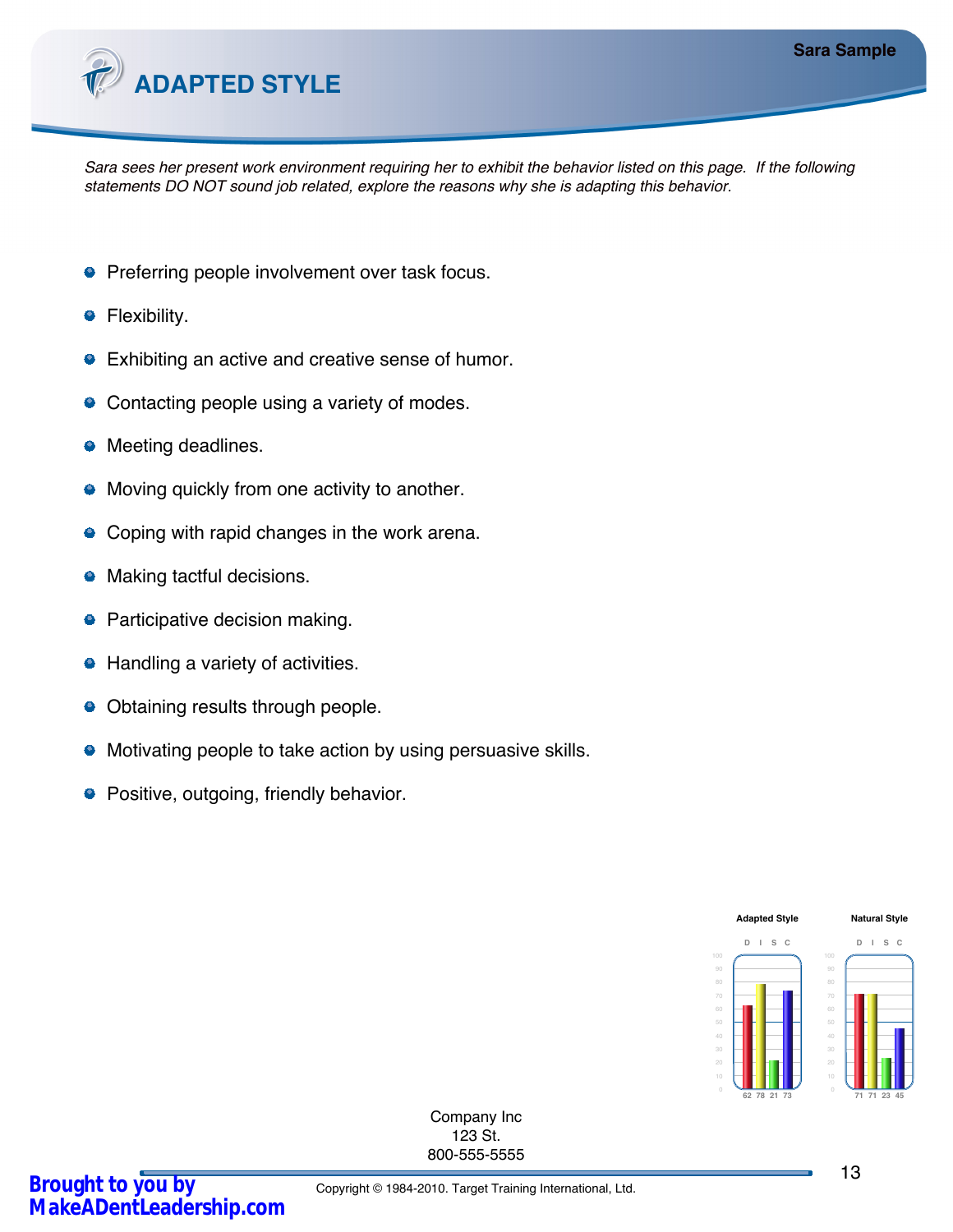

*This section of the report was produced by analyzing Sara's wants. People are motivated by the things they want; thus wants that are satisfied no longer motivate. Review each statement produced in this section with Sara and highlight those that are present "wants."*

Sara wants:

- Work assignments that provide opportunity for recognition.
- Outside activities so there is never a dull moment.
- A manager who practices participative management.
- A wide scope of activities.
- More time in the day.
- A friendly work environment.
- **•** Flattery, praise, popularity and strokes.
- **•** Participation in meetings on future planning.
- **•** Group activities outside the job.
- **•** Freedom from control and detail.
- **•** Freedom to talk and participate on the team.
- To be trusted.  $\bullet$
- Rewards to support her dreams.

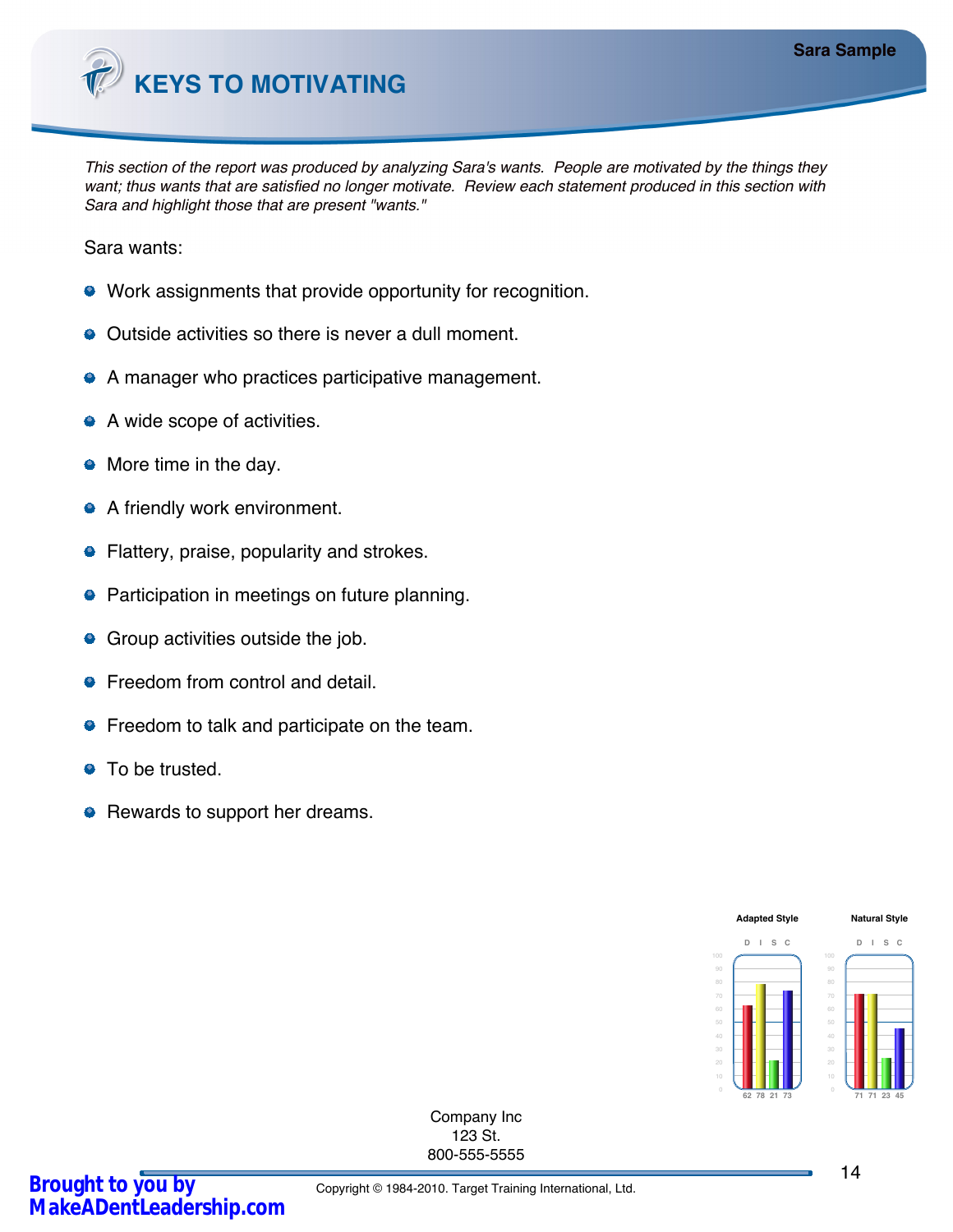

*In this section are some needs which must be met in order for Sara to perform at an optimum level. Some needs can be met by herself, while management must provide for others. It is difficult for a person to enter a motivational environment when that person's basic management needs have not been fulfilled. Review the list with Sara and identify 3 or 4 statements that are most important to her. This allows Sara to participate in forming her own personal management plan.*

Sara needs:

- Participatory management.
- **•** To handle routine paperwork only once.
- **•** Better organization of record keeping.
- To adjust her intensity to match the situation.
- To be informed of things which affect her.
- To be confronted when in disagreement, or when she breaks the rules.
- To focus conversations on work activities--less socializing.
- **•** More logical presentations--less emotional.
- An awareness of the parameters or rules in writing.
- **•** To negotiate commitment face-to-face.
- To maintain focus on results and not sacrifice productivity just to make everyone happy.

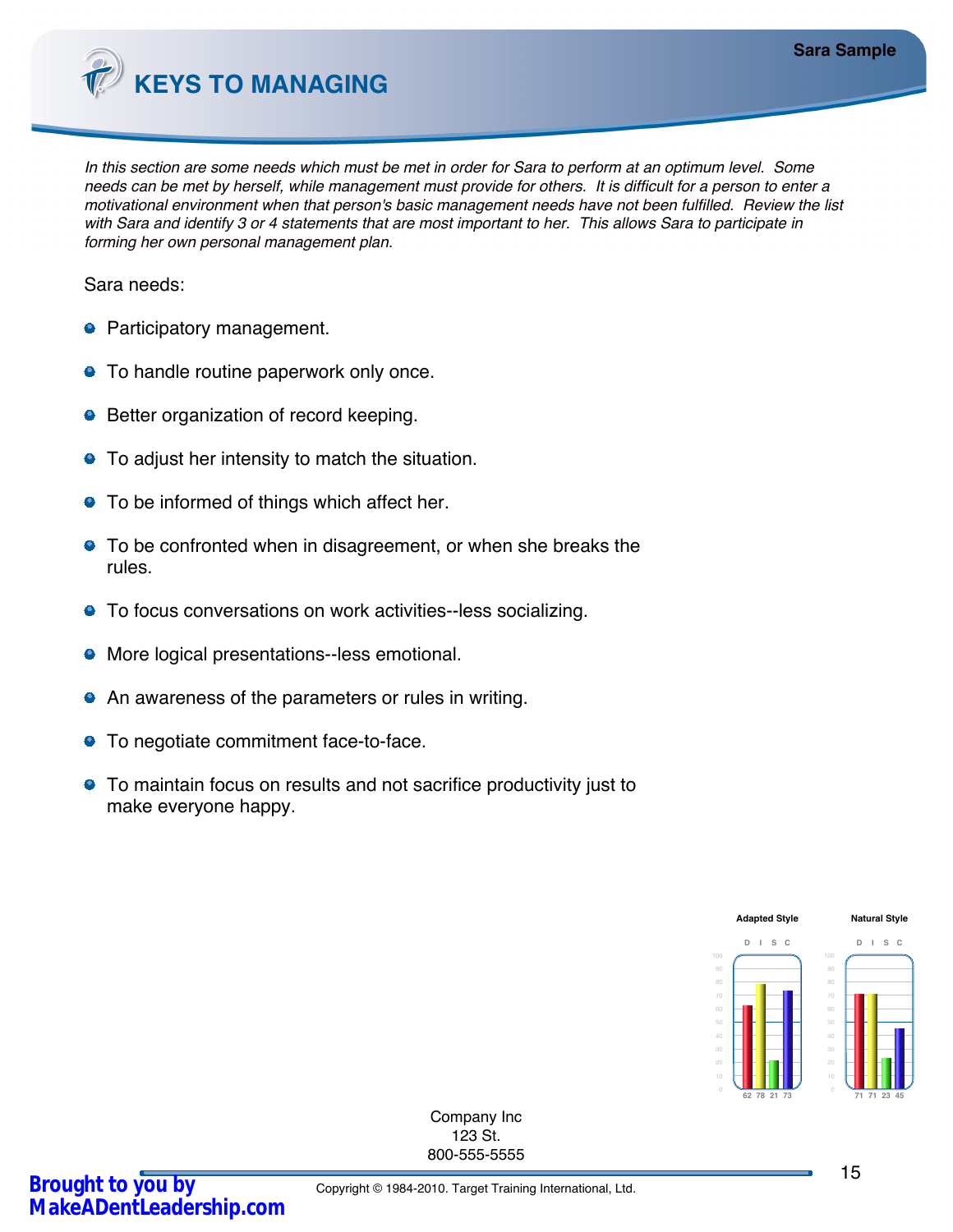

*In this area is a listing of possible limitations without regard to a specific job. Review with Sara and cross out those limitations that do not apply. Highlight 1 to 3 limitations that are hindering her performance and develop an action plan to eliminate or reduce this hindrance.*

Sara has a tendency to:

- Be so concerned with big picture; she forgets to see the little pieces.
- Be a one-way communicator--doesn't listen to the total story before introducing her opinion.
- Set standards for herself and others so high that impossibility of the situation is common place.
- Be impulsive and seek change for change's sake. May change priorities daily.
- Be inconsistent because of many stops, starts and ever-changing direction.
- Keep too many balls in the air, and if her support is weak she will have a tendency to drop some of those balls.
- **•** Take on too much, too soon, too fast.

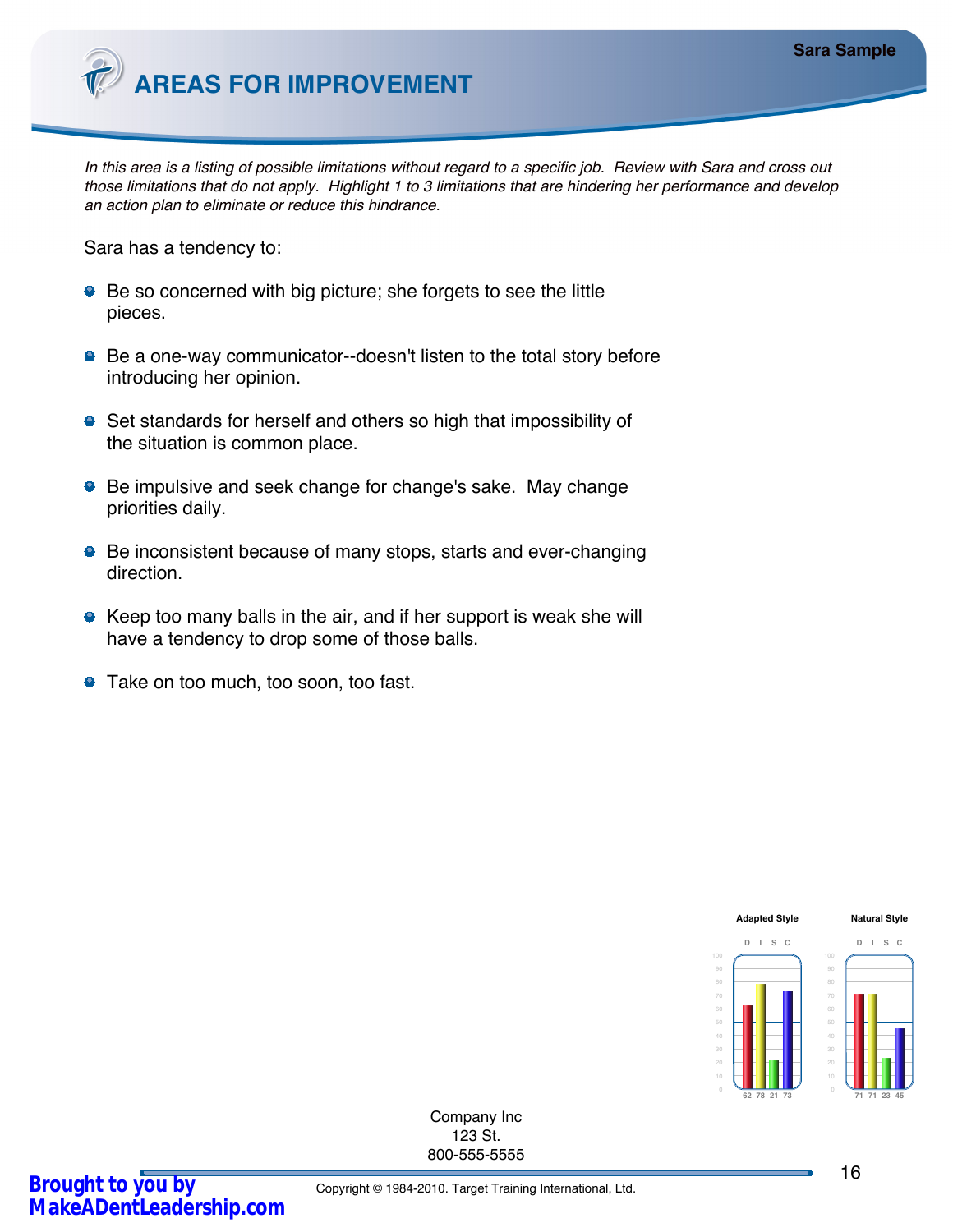17



The following are examples of areas in which Sara may want to improve. Circle 1 to 3 areas and develop action plan(s) to bring about the desired results. Look over the report for possible areas that need improvement.

| • Communicating (Listening)<br>• Delegating<br>• Decision Making<br>• Disciplining<br>• Evaluating Performance<br>• Education |                                                            | • Time Management<br>• Career Goals<br>• Personal Goals<br>• Motivating Others<br>• Developing People<br><b>•</b> Family |  |
|-------------------------------------------------------------------------------------------------------------------------------|------------------------------------------------------------|--------------------------------------------------------------------------------------------------------------------------|--|
|                                                                                                                               |                                                            |                                                                                                                          |  |
| $\mathbf 1$ .                                                                                                                 |                                                            |                                                                                                                          |  |
| 2.                                                                                                                            |                                                            |                                                                                                                          |  |
| 3.                                                                                                                            |                                                            |                                                                                                                          |  |
|                                                                                                                               |                                                            |                                                                                                                          |  |
|                                                                                                                               |                                                            |                                                                                                                          |  |
| 1.                                                                                                                            |                                                            |                                                                                                                          |  |
| 2.                                                                                                                            |                                                            |                                                                                                                          |  |
| 3.                                                                                                                            |                                                            |                                                                                                                          |  |
|                                                                                                                               |                                                            |                                                                                                                          |  |
|                                                                                                                               |                                                            |                                                                                                                          |  |
| 1.                                                                                                                            |                                                            |                                                                                                                          |  |
| 2.                                                                                                                            |                                                            |                                                                                                                          |  |
| 3.                                                                                                                            |                                                            |                                                                                                                          |  |
|                                                                                                                               |                                                            |                                                                                                                          |  |
|                                                                                                                               |                                                            |                                                                                                                          |  |
| Date to Begin: _________________ Date to Review: ____________                                                                 |                                                            |                                                                                                                          |  |
|                                                                                                                               | Company Inc<br>123 St.<br>800-555-5555                     |                                                                                                                          |  |
| Brought to you by<br>MakeADentLeadership.com                                                                                  | Copyright © 1984-2010. Target Training International, Ltd. |                                                                                                                          |  |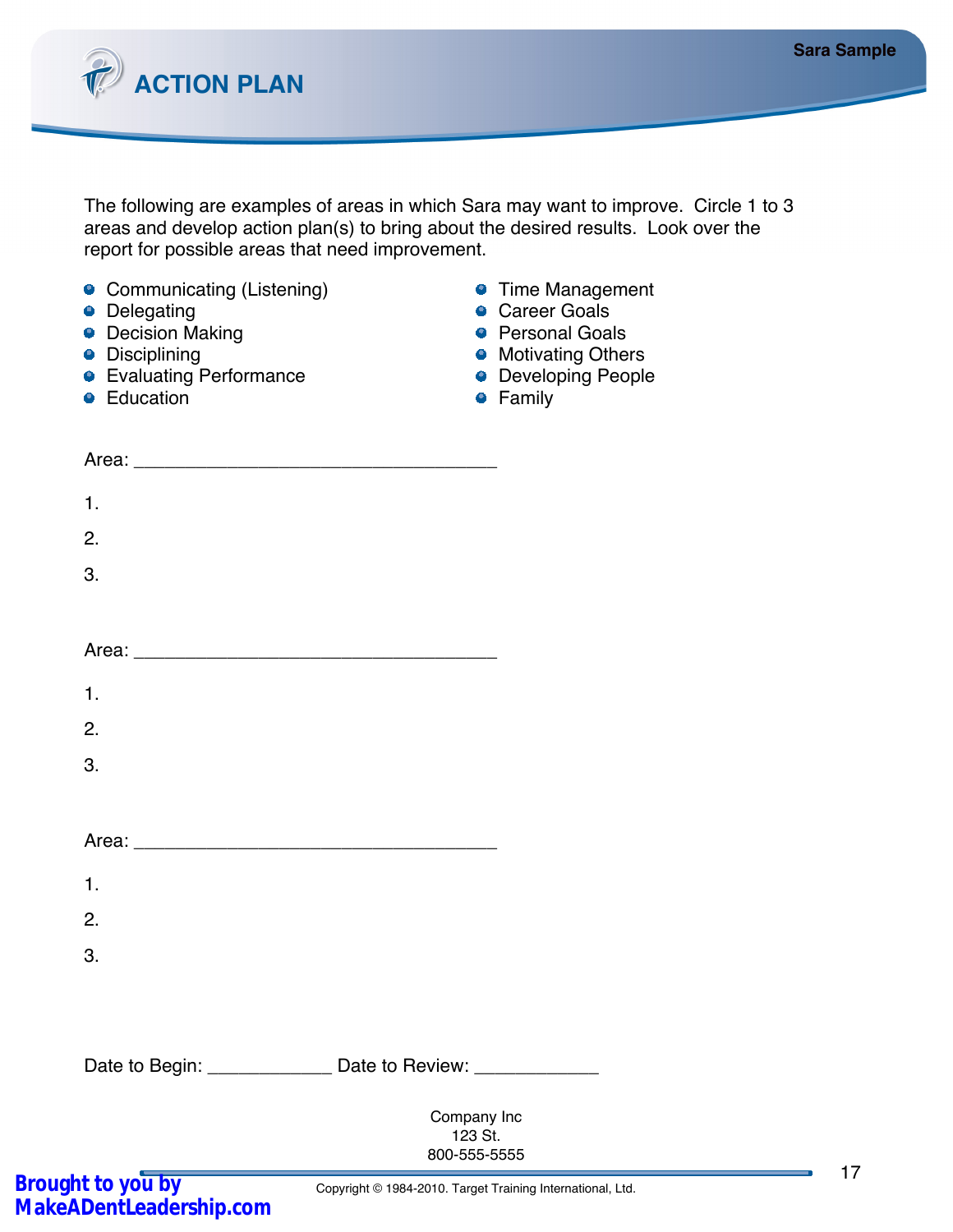



## **Professional Development**

1. I learned the following behaviors contribute positively to increasing my professional effectiveness: (list 1-3)

2. My report uncovered the following behaviors I need to modify or adjust to make me more effective in my career: (list 1-3)

3. When I make changes to these behaviors, they will have the following impact on my career:

4. I will make the following changes to my behavior, and I will implement them by \_\_\_\_\_\_\_\_\_\_\_\_\_: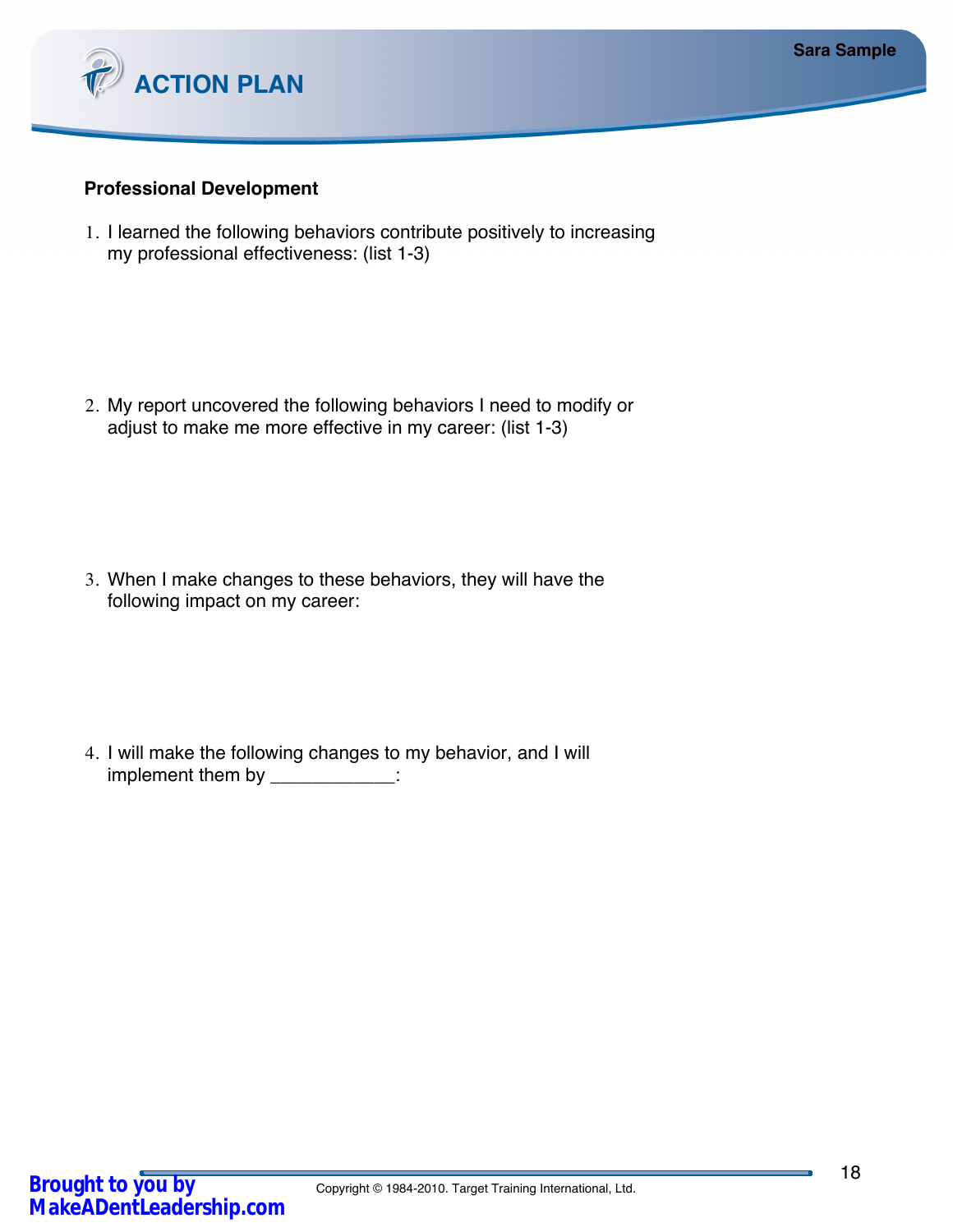



### **Personal Development**

1. When reviewing my report for personal development, I learned the following key behaviors contribute to reaching my goals and the quality of life I desire: (list 1-3)

2. The following behaviors were revealed, which show room for improvement to enhance the quality of my life: (list 1-3)

3. When I make changes to these behaviors, I will experience the following benefits in my quality of life:

4. I will make the following changes to my behavior, and I will implement them by \_\_\_\_\_\_\_\_\_\_\_\_\_: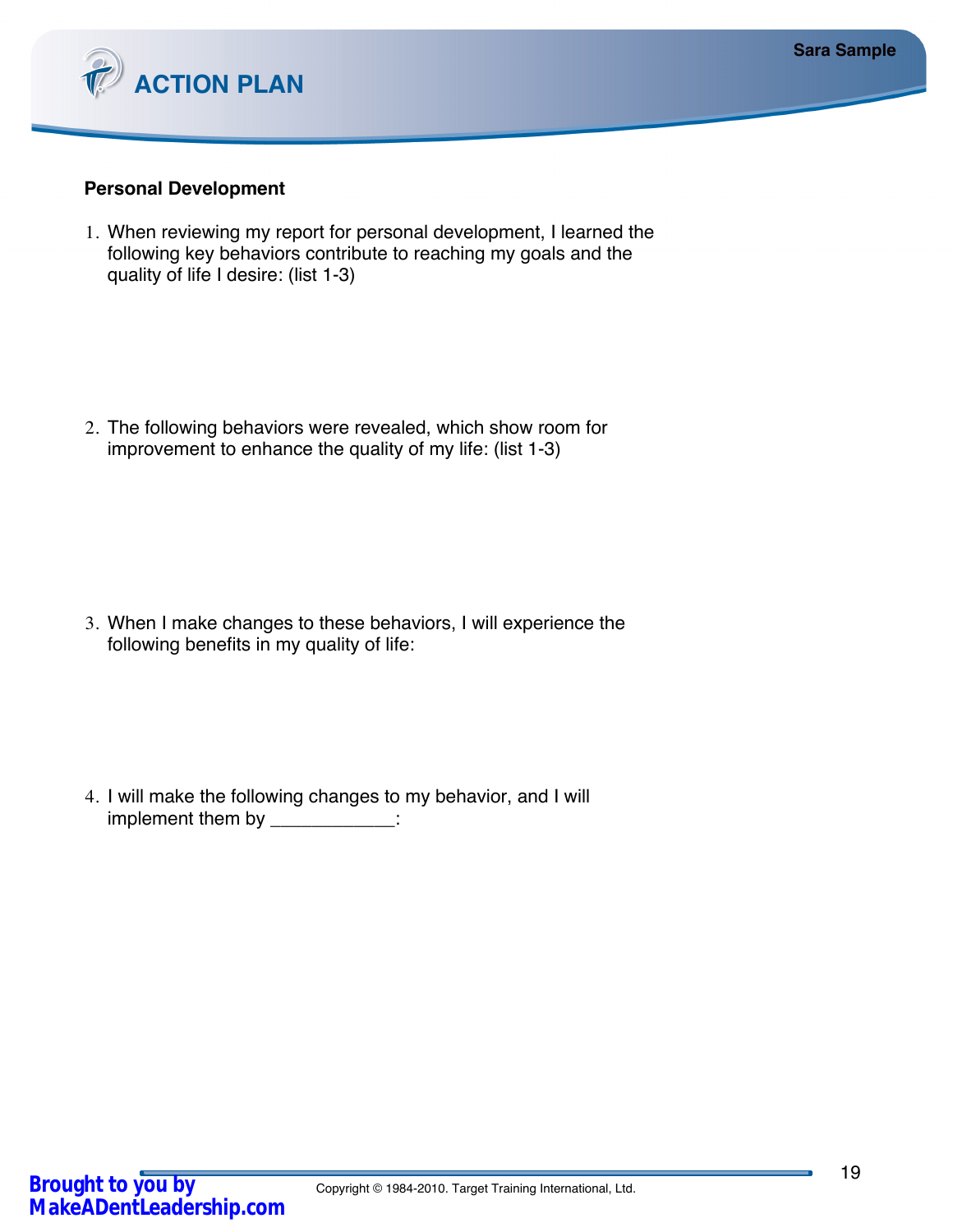

*The Behavioral Hierarchy graph will display a ranking of your natural behavioral style within a total of eight (8) areas commonly encountered in the workplace. It will help you understand in which of these areas you will naturally be most effective.*



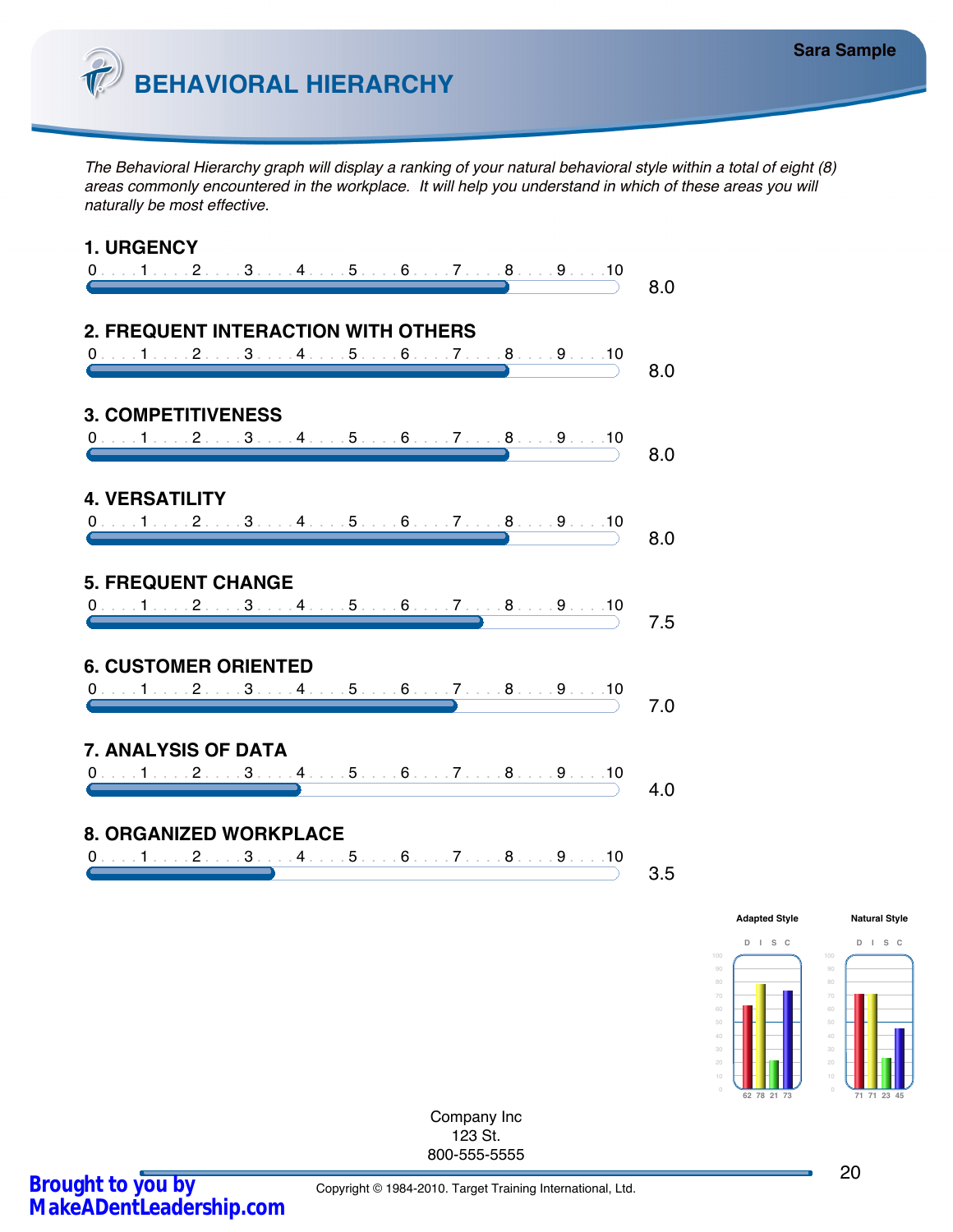







**Natural Style**



Norm 2009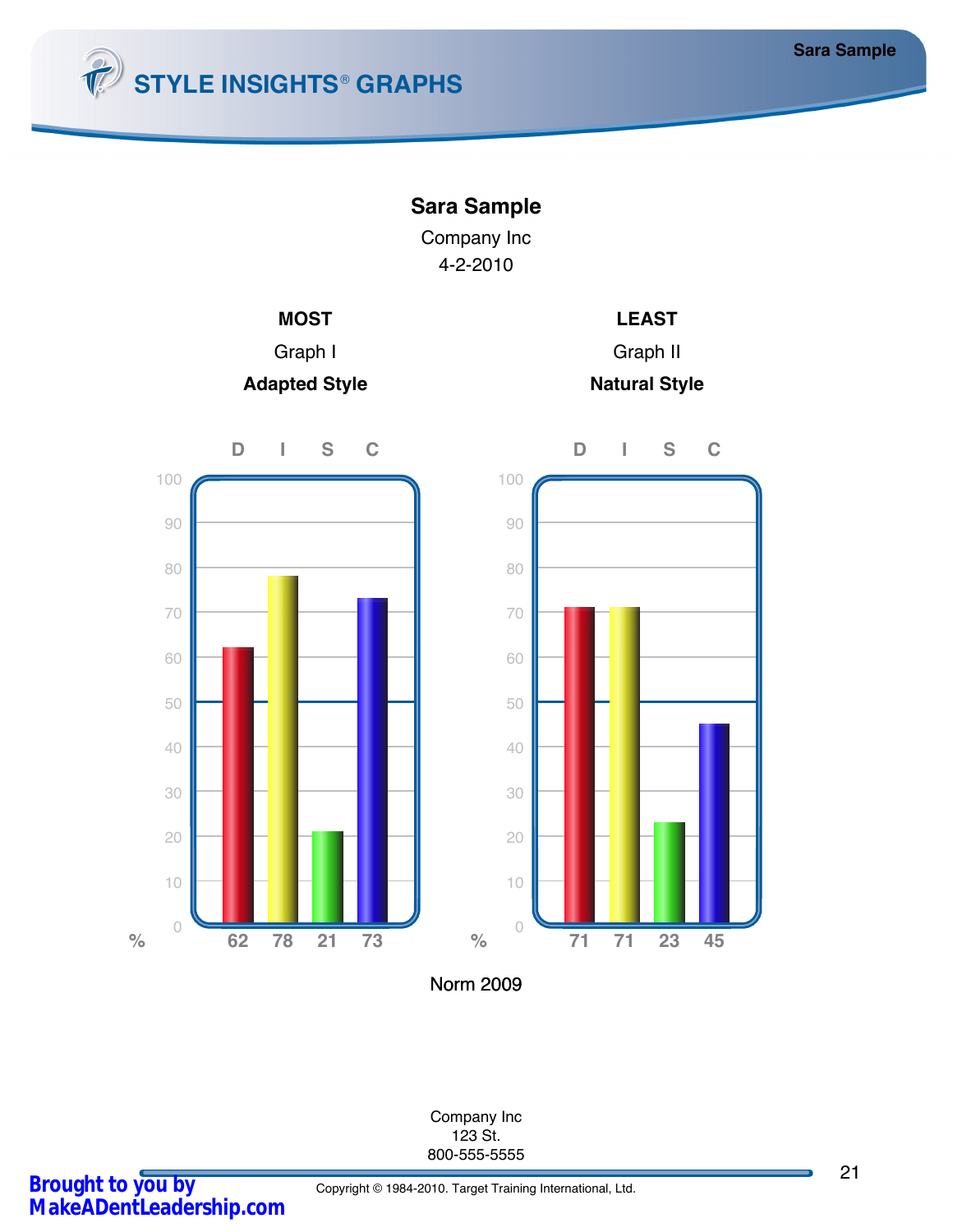

The Success Insights® Wheel is a powerful tool popularized in Europe. In addition to the text you have received about your behavioral style, the Wheel adds a visual representation that allows you to:

- View your natural behavioral style (circle).
- **•** View your adapted behavioral style (star).
- Note the degree you are adapting your behavior.
- **If you filled out the Work Environment Analysis, view the relationship of your** behavior to your job.

Notice on the next page that your Natural style (circle) and your Adapted style (star) are plotted on the Wheel. If they are plotted in different boxes, then you are adapting your behavior. The further the two plotting points are from each other, the more you are adapting your behavior.

If you are part of a group or team who also took the behavioral assessment, it would be advantageous to get together, using each person's Wheel, and make a master Wheel that contains each person's Natural and Adapted style. This allows you to quickly see where conflict can occur. You will also be able to identify where communication, understanding and appreciation can be increased.